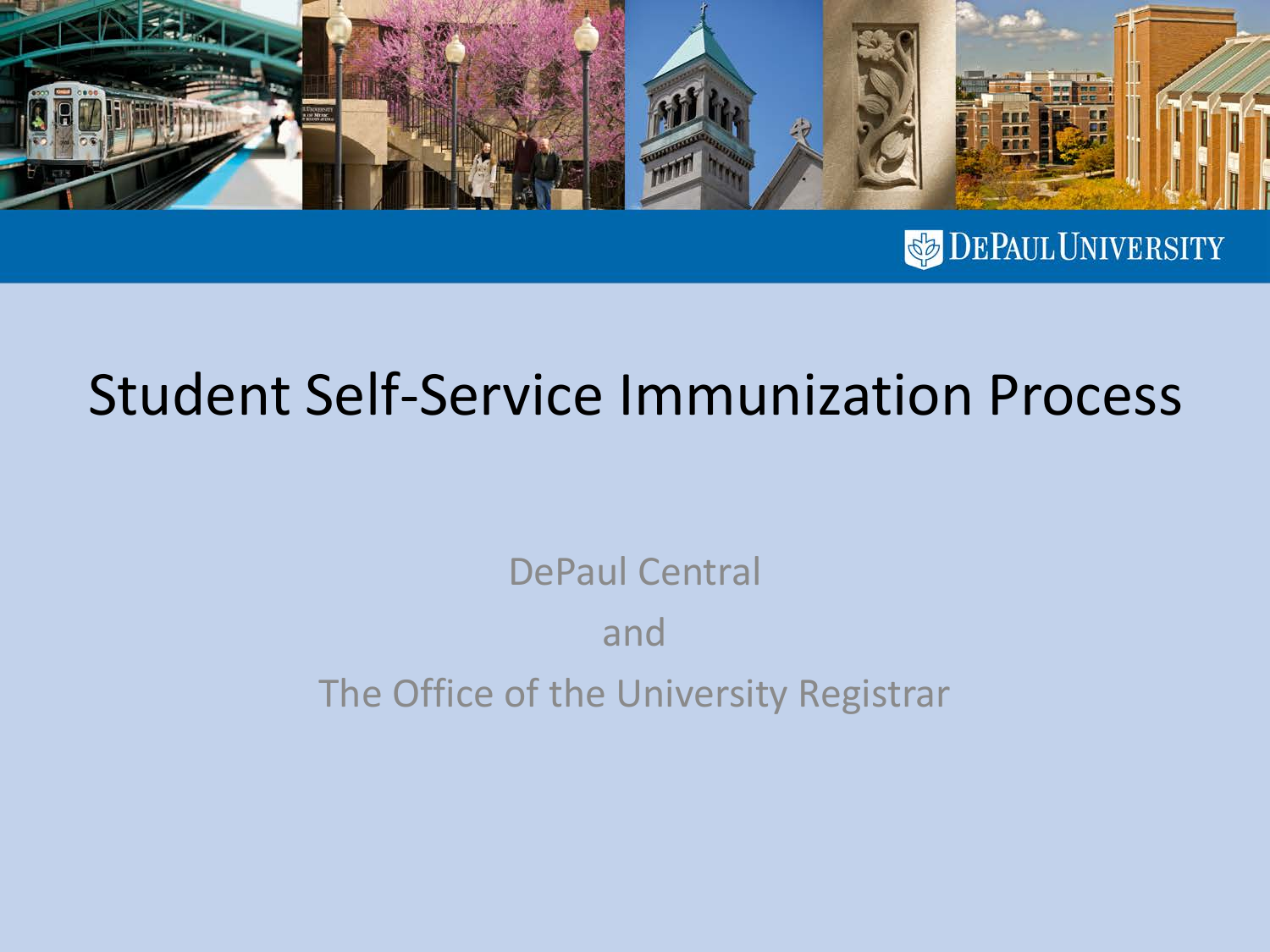### Begin by Signing into **Campus Connect**

|                                                                                                        | <b>Campus Connect Authentication</b><br>Please enter your Campus Connect User ID and Password |
|--------------------------------------------------------------------------------------------------------|-----------------------------------------------------------------------------------------------|
|                                                                                                        | User ID                                                                                       |
|                                                                                                        | Password                                                                                      |
| <b>DEPAUL</b><br>UNIVERSITY                                                                            | Sign In<br><b>Recover Password</b><br><b>Guest Login</b>                                      |
|                                                                                                        |                                                                                               |
| @ 2001-2016 DePaul University   Disclaimer   Contact<br>1 E. Jackson, Chicago, IL 60604   312-362-8000 |                                                                                               |

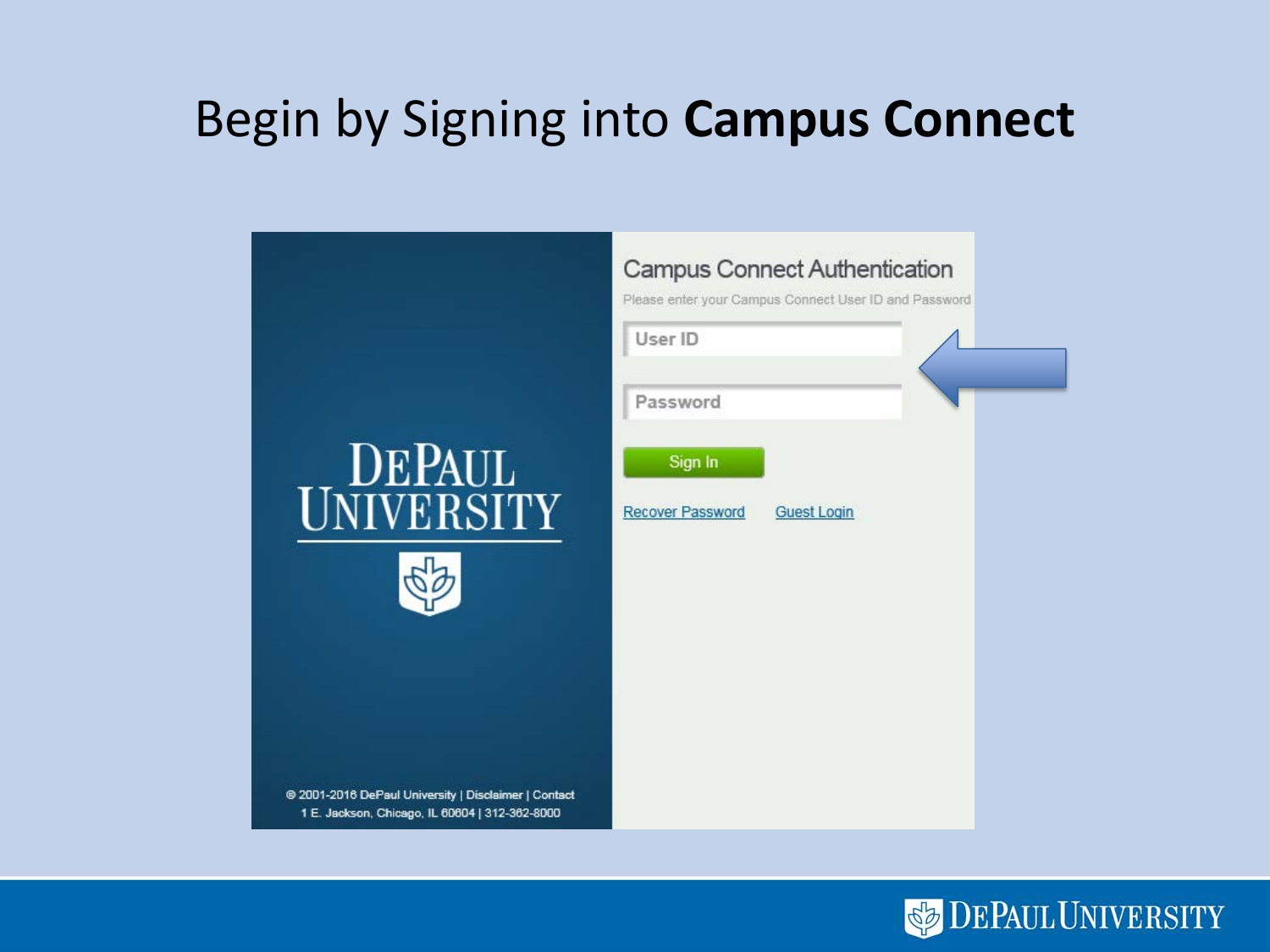## Navigate to the Campus Connect **Student Center**

| <b>DEPAUL</b>                           |   |    |
|-----------------------------------------|---|----|
| Favorites<br>Main Menu                  |   |    |
| <b>Student Center</b><br><b>My Page</b> |   |    |
| Personalize Content   Layout            |   |    |
| <b>University News</b>                  |   | 章  |
| Menu                                    | ့ | 章マ |
| Search:<br>$\circledcirc$               |   |    |
| ▷ My Favorites                          |   |    |

For New Admits you may Navigate to the Immunization Status Page through the Campus Connect Admission Next Steps



**DEPAUL UNIVERSITY**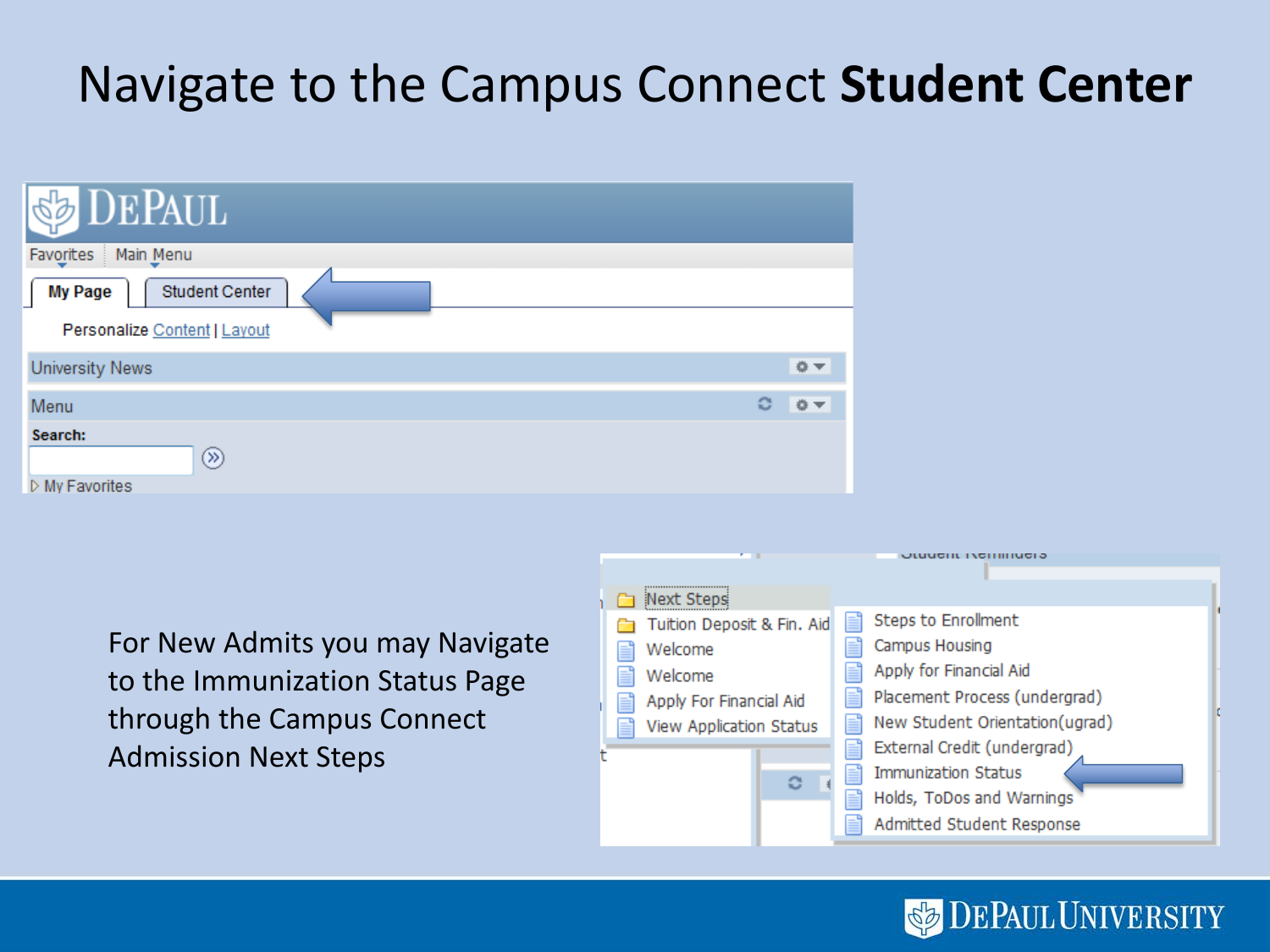In the Student Center, Navigate to the Personal Information Section and Select the drop down for Immunization Status

| <b>Personal Information</b>                           |  |
|-------------------------------------------------------|--|
| Demographic Data<br><b>Emergency Contact</b>          |  |
| Names<br><b>User Preferences</b>                      |  |
| $\mathcal{D}_{\mathcal{C}}$<br>Immunization Statu $-$ |  |

There is also a Link in the Student Center to the Immunization Status Page under Additional Resources. **Student Resources** 

**BlueStar Student Support** D<sub>2L</sub> DePaul Scholarship Connect

**Additional Resources** 

Univ Catalog/Handbook **Immunization Status/Update** 

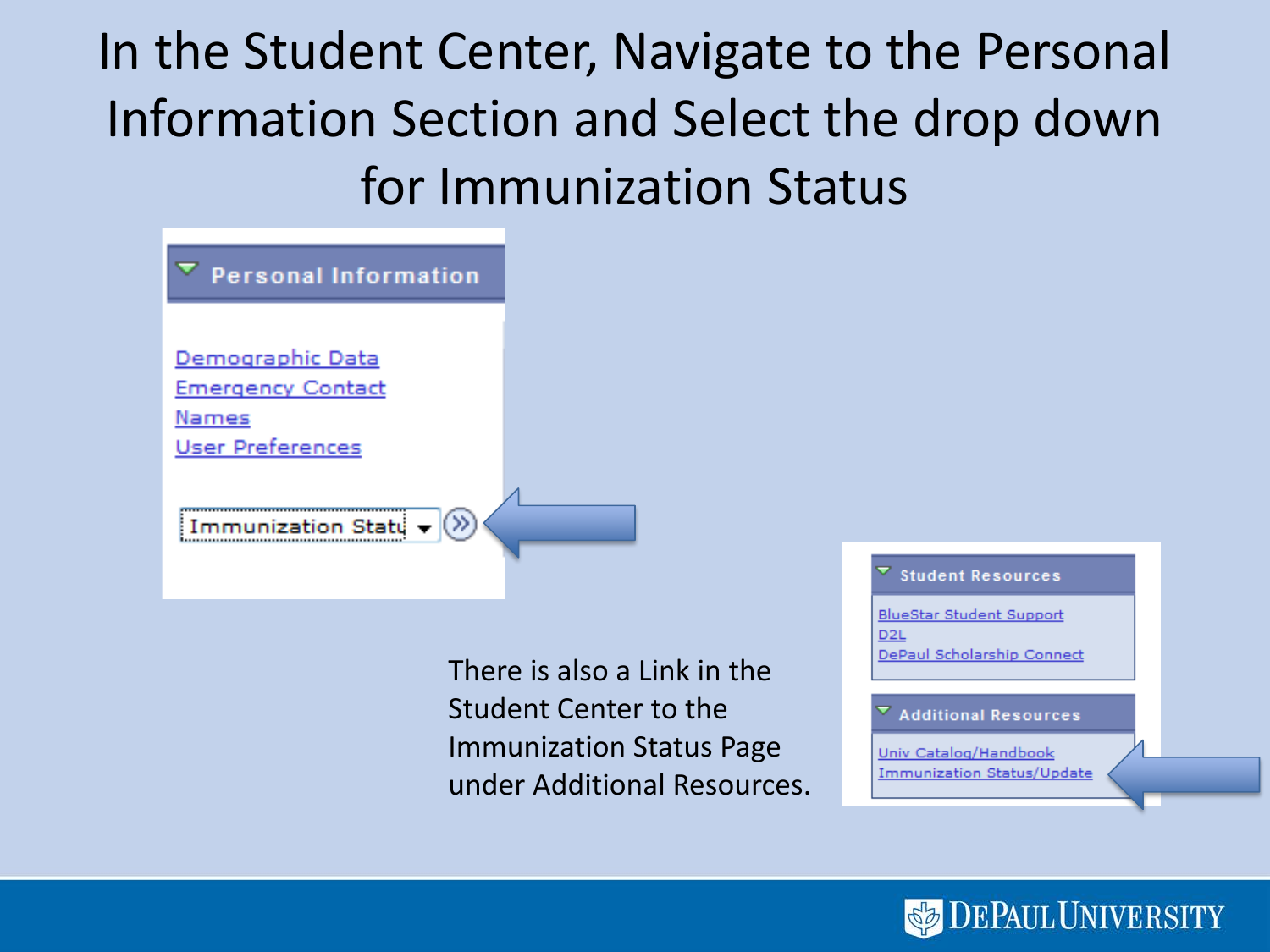## The Immunization Status Page

On this page you can review your Immunization Status Grid and determine what is required and/ or already complete.

Select the **Immunization Requirements Submittal Process Link** to begin the submittal process (Be sure pop up blocker is off in your browser).

If you need the Form to take to your Physician first, then select and download the DePaul University Immunization Form.

#### eePaul

Favorites | Main Menu > Immunizations Status

#### **Immunization Status**

**DePaul University - Chicago, II** 10/26/2016

Your immunization records at DePaul University are listed in the chart below.

Use the Immunization Requirements Submittal Process link below to submit your required immunization records

If you do not have a copy of your records you may use the DePaul University Immunization Form below to have your physician or health care provider complete and sign. Then return to this Campus Connect page to submit the form through the link below.

For more information about the immunization requirements, please visit go.depaul.edu/immunizations.

**Immunization Requirements Submittal Process** 

DePaul University Immunization Form

| <b>Inoculation</b>                  |                       |          |                                  | StatusDate 1st 2nd 3rd<br>StatusDate Inoculation Inoculation Inoculation ExpirationDate Status |                        |
|-------------------------------------|-----------------------|----------|----------------------------------|------------------------------------------------------------------------------------------------|------------------------|
| Diphtheria,<br>∥Tetanus             |                       | Required |                                  |                                                                                                | <b>Not</b><br>Received |
| <b>Measles</b>                      |                       |          | 2014-05-01 1997-07-18 2000-08-14 |                                                                                                | <b>Complete</b>        |
| Meningococcal 2016-09-28 2016-09-01 |                       |          |                                  |                                                                                                | <b>Complete</b>        |
| Mumps                               |                       |          | 2016-06-22 1997-07-18 2000-08-14 |                                                                                                | <b>Complete</b>        |
| Pertussis                           | 2016-09-28 2016-09-01 |          |                                  |                                                                                                | <b>Complete</b>        |
| <b>Rubella</b>                      |                       |          | 2016-06-22 1997-07-18 2000-08-14 |                                                                                                | Complete               |

Print this page

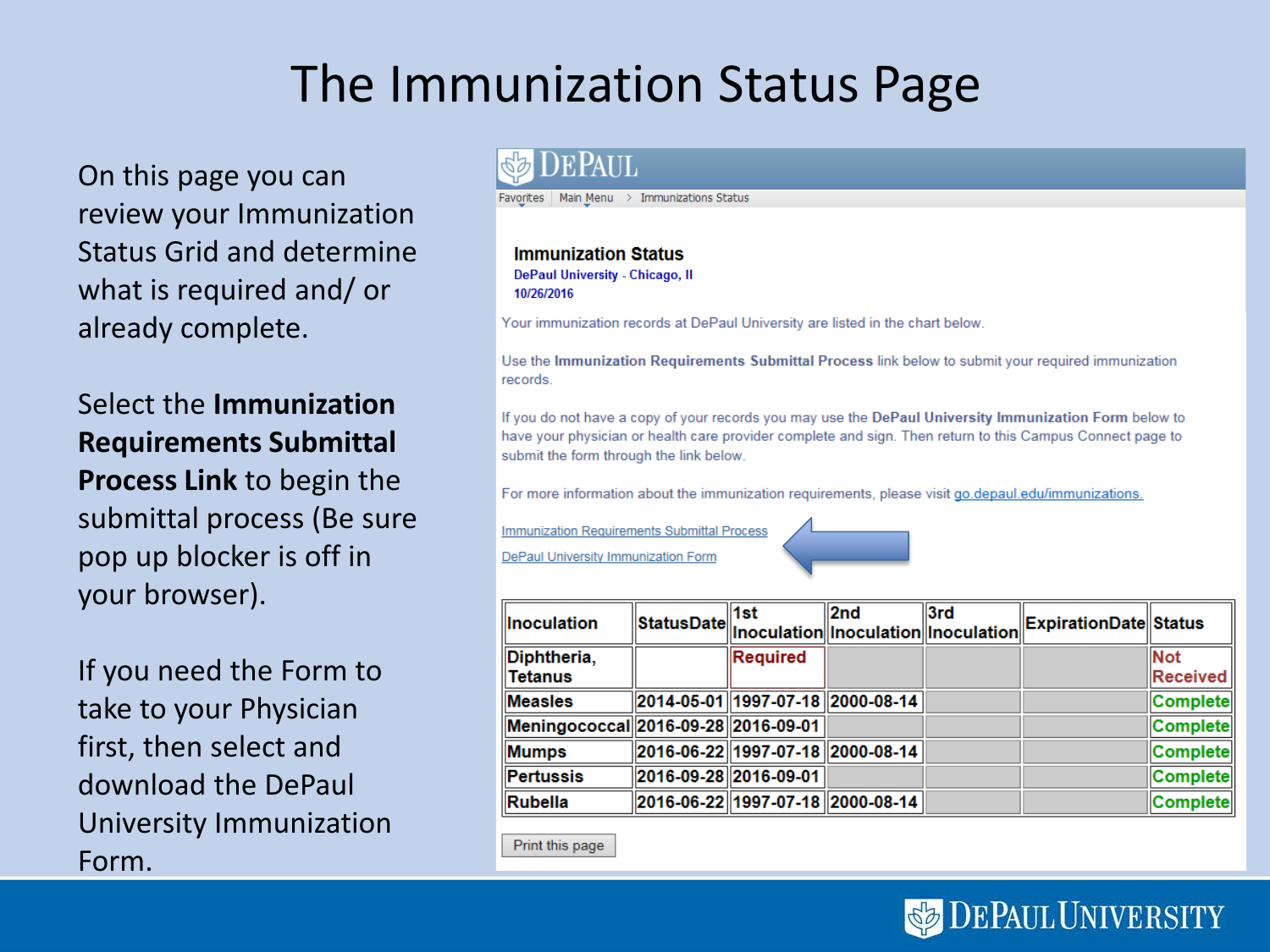#### **Immunization Requirements Submittal Process**

| <b>DEPAUL</b> | <b>Immunization Requirements</b> |  |
|---------------|----------------------------------|--|
| EMPLID:       | Name:                            |  |

DePaul University complies with the Illinois Department of Health, which requires that all students who enroll and attend a campus location provide proof of the following immunizations:

- . Tetanus/Diphtheria/Pertussis 3 doses (at least 1 Tdap in lifetime, last dose within the past ten years.)
- . Measles 2 doses at least 28 days apart, after first birthday. Neither dose can be prior to 1968.)
- . Mumps 2 doses (at least 28 days apart, after first birthday, Neither dose can be prior to 1968.)
- · Rubella 2 doses (at least 28 days apart, after first birthday. Neither dose can be prior to 1968.)
- Meningococcal 1 dose (if under the age of 22, taken on or after 16th birthday.)

NOTE: Failure to meet the requirements will result in a hold on your registration. Learn more about the Immunization Requirements and Exemptions

Your immunization records at DePaul University are listed below.

| <b>Innoculation</b> | <b>Status Date</b> | <b>1st Inoculation</b> | <b>2nd Inoculation</b> | 3rd Inoculation | <b>Expiration Date</b> | <b>Status</b> |
|---------------------|--------------------|------------------------|------------------------|-----------------|------------------------|---------------|
| Diphtheria, Tetanus | 8/12/2016          | Required               | Required               | Required        | 2016-11-22             | Not Received  |
| Pertussis           | 8/12/2016          | Required               |                        |                 | 2016-11-22             | Exempt        |
| Measles             | 8/12/2016          | Required               | Required               |                 | 2016-11-22             | Exempt        |
| Mumps               | 8/12/2016          | Required               | Required               |                 | 2016-11-22             | Exempt        |
| Rubella             | 8/12/2016          | Required               | <b>Required</b>        |                 | 2016-11-22             | Exempt        |
| Meningococcal       | 2016-10-06         |                        |                        |                 | 2016-11-22             | Exempt        |

"Required" - specifies the immunization is required and must be submitted. "Completed" – your immunization record has been received and meets the requirement. "Incomplete/Expired" or "Not Received" - your immunization record has expired or additional records or information is needed.

Cells that are grayed out (N/A on printed version) indicate immunizations that are not required

#### Do you have documents in an electronic format and ready to upload now?

O Yes (Please use one of the following formats: GIF, JPG, PDF, PNG, TIF)

#### **Acceptable Immunization Documentation:**

- · Lower school/college medical records
- Titer (blood test to prove immunity) Not applicable to Tetanus
- · Doctor's Note/childhood medical records
- · State medical records
- Pharmacy receipts
- Appointment cards
- Exemption forms:
	- Medical/Pregnancy
	- Religious
	- $Aq$ e

 $\circ$  No, I want to print the DePaul University Immunization Form to have my physician or health care provider complete and sign.

Cancel, I do not wish to continue

<u>Next</u>



Once you have entered the submittal process page it will display the immunization requirements, your status grid and a section that asks if you are ready to upload your documents in an electronic format.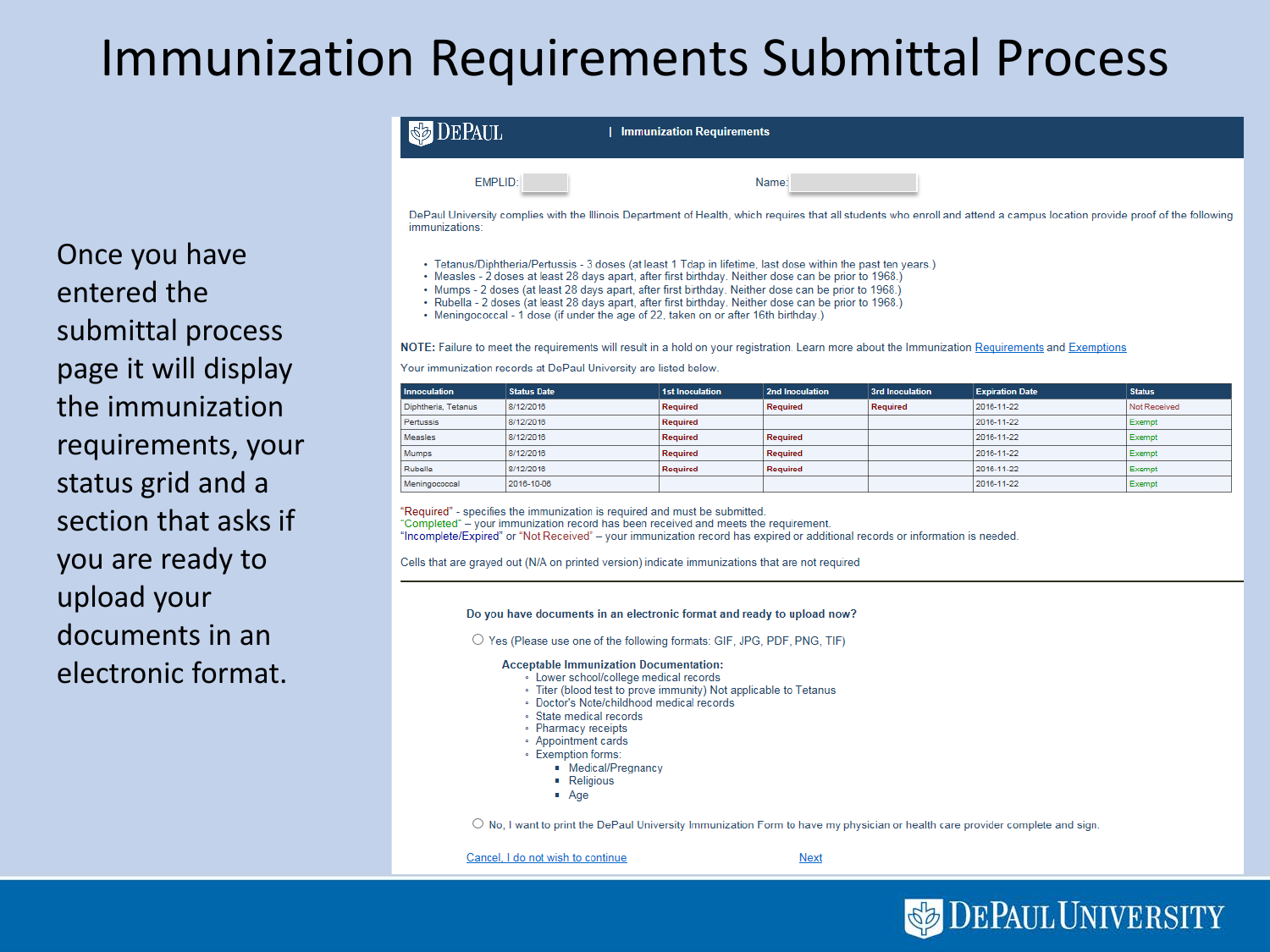## Select "Yes" and "Next" when ready to submit

NOTE: Failure to meet the requirements will result in a hold on your registration. Learn more about the Immunization Requirements and Exemptions

Your immunization records at DePaul University are listed below.

| <b>Innoculation</b> | <b>Status Date</b> | <b>1st Inoculation</b> | 2nd Inoculation | <b>3rd Inoculation</b> | <b>Expiration Date</b> | <b>Status</b> |
|---------------------|--------------------|------------------------|-----------------|------------------------|------------------------|---------------|
| Diphtheria, Tetanus | 8/12/2016          | Required               | Required        | Required               | 2016-11-22             | Not Received  |
| Pertussis           | 8/12/2016          | Required               |                 |                        | 2016-11-22             | Exempt        |
| Measles             | 8/12/2016          | Required               | Required        |                        | 2016-11-22             | Exempt        |
| Mumps               | 8/12/2016          | Required               | Required        |                        | 2016-11-22             | Exempt        |
| Rubella             | 8/12/2016          | Required               | Required        |                        | 2016-11-22             | Exempt        |
| Meningococcal       | 2016-10-06         |                        |                 |                        | 2016-11-22             | Exempt        |

"Required" - specifies the immunization is required and must be submitted. "Completed" - your immunization record has been received and meets the requirement. "Incomplete/Expired" or "Not Received" - your immunization record has expired or additional records or information is needed.

Cells that are grayed out (N/A on printed version) indicate immunizations that are not required

Do you have documents in an electronic format and ready to upload now?

⊙ Yes (Please use one of the following formats: GIF, JPG, PDF, PNG, TIF)

#### **Acceptable Immunization Documentation:**

- · Lower school/college medical records
- Titer (blood test to prove immunity) Not applicable to Tetanus
- · Doctor's Note/childhood medical records
- · State medical records
- Pharmacy receipts
- Appointment cards
- Exemption forms:
	- Medical/Pregnancy
	- Religious
	- $Aq$ e

 $\circ$  No, I want to print the DePaul University Immunization Form to have my physician or health care provider complete and sign.

**Next** 

**DEPAUL UNIVERSITY** 

Cancel, I do not wish to continue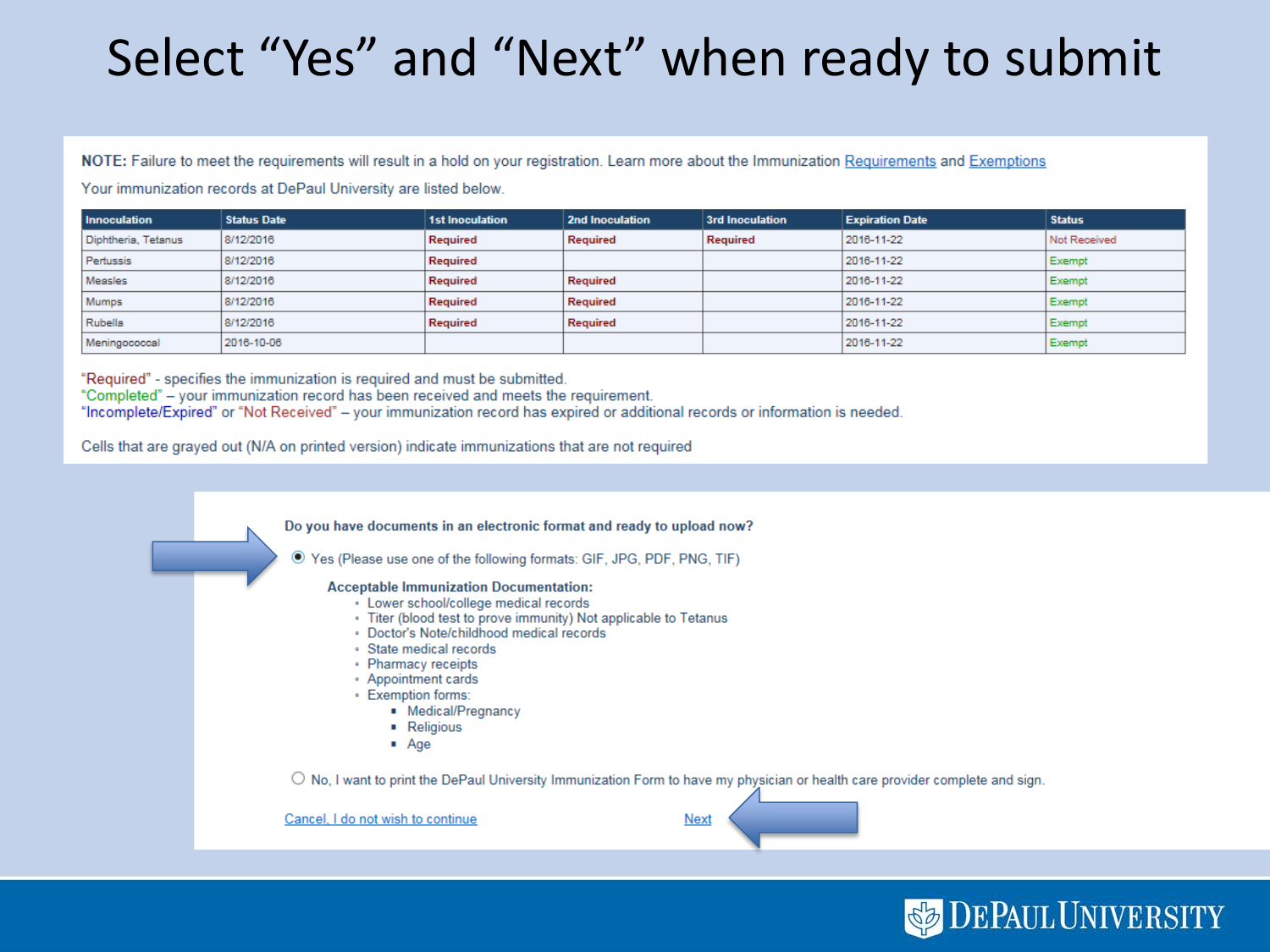### Read and Agree to the Terms and Conditions

| EPAUL<br>  Immunization Requirements                                                                                                                                                                                                                                                                                                                                                                                                                                                                        |                     |
|-------------------------------------------------------------------------------------------------------------------------------------------------------------------------------------------------------------------------------------------------------------------------------------------------------------------------------------------------------------------------------------------------------------------------------------------------------------------------------------------------------------|---------------------|
| EMPLID:<br>Please review the User Agreement below and check the box acknowledging your consent before continuing.                                                                                                                                                                                                                                                                                                                                                                                           | Name:               |
| I authorize DePaul University to release this immunization<br>record to the Illinois Department of Public Health, or its<br>designated representatives for compliance audits or in the<br>event of a health emergency. All immunization documents<br>submitted to DePaul become the property of the University.<br>I understand that, unless required to do so by law, DePaul<br>University will not re-release my immunization<br>documentation to me or any other academic institution or<br>third party. |                     |
| Yes, I have read and agree to the terms and conditions of the user agreement<br>Cancel, I do not wish to continue                                                                                                                                                                                                                                                                                                                                                                                           | <b>Back</b><br>Next |

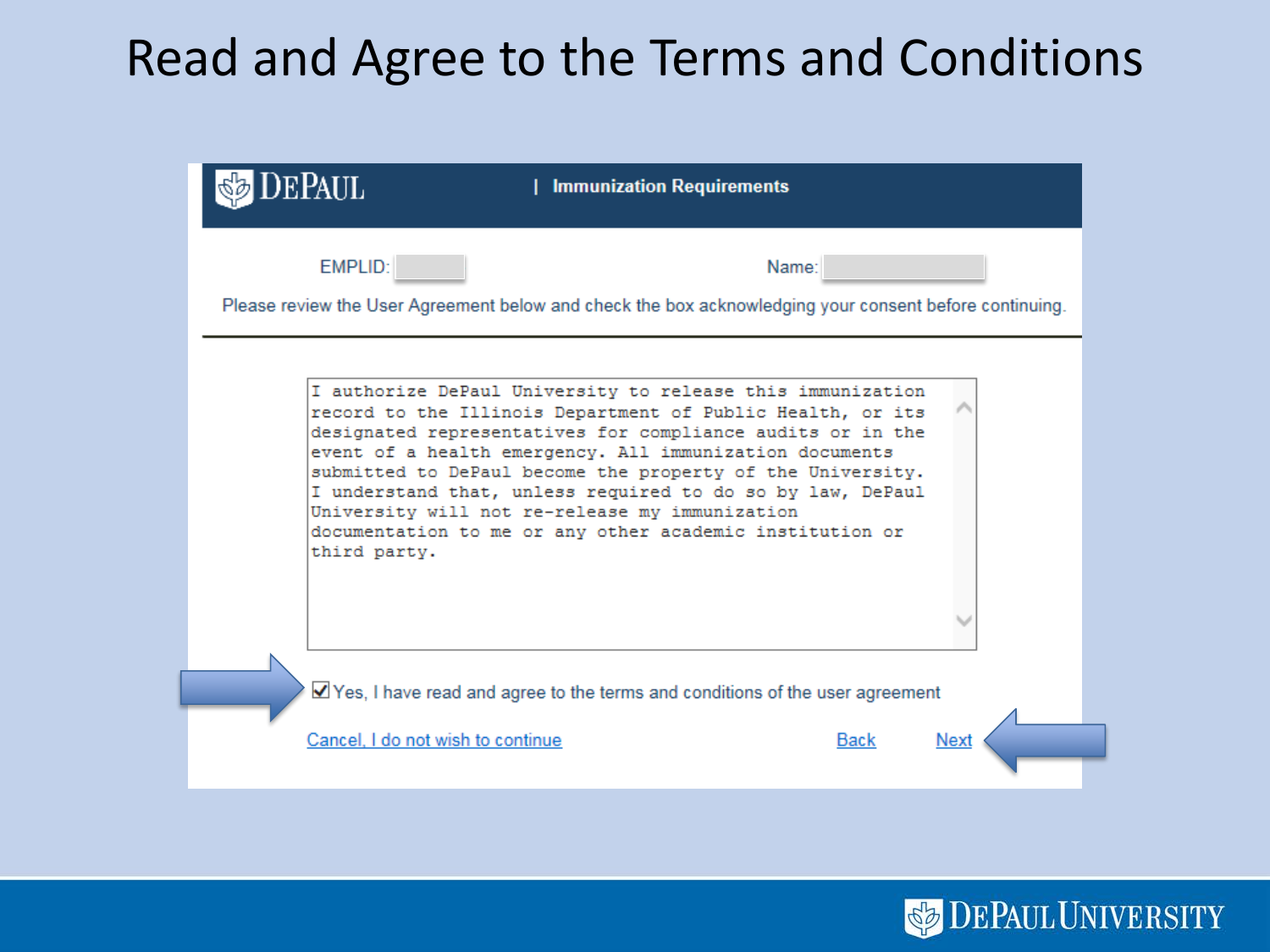### Immunization Submission Grid

Now you may select each inoculation type you are submitting and the dates of when each was taken. Only those still required will be blank.

If a shot taken covered multiple inoculation types then enter same date for each covered by the shot. For Example if you took MMR on 10/2/16 then enter that date for Measles, Mumps and Rubella.

| <b>DEPAUL</b>                                | <b>Immunization Requirements</b>                                                                                        |
|----------------------------------------------|-------------------------------------------------------------------------------------------------------------------------|
| EMPLID:                                      | Name:                                                                                                                   |
| Steps to submit your immunization documents: | A CONTRACTED the contraction are concerned the association and concealed concerned than during the concerned activities |

- Select all the inoculation types you would like to submit and enter the corresponding dates they were taken
- Click the "Browse" button to find and select your supporting documentation
- 3 Click the "upload immunization" button, be sure your upload appears under the uploaded section and then click "Submit"

NOTE: If you have taken combined inoculations such as MMR, Tdap, DTP or DTaP, please enter the same date taken for each inoculation type included in the combination. For example: If you had a MMR on 1/1/2016, then select Measles, Mumps and Rubella in the chart and enter the same 1/1/2016 for each of them.

| <b>Select</b> | Innoculation        | <b>1st Inoculation</b>         | 2nd Inoculation                | <b>3rd Inoculation</b>         |
|---------------|---------------------|--------------------------------|--------------------------------|--------------------------------|
|               | Diphtheria, Tetanus | <b>REQUIRED</b><br>Date Taken: | <b>REQUIRED</b><br>Date Taken: | <b>REQUIRED</b><br>Date Taken: |
| □             | Pertussis           | <b>REQUIRED</b><br>Date Taken: | Date Taken:                    | Date Taken:                    |
|               | <b>Measles</b>      | <b>REQUIRED</b><br>Date Taken: | <b>REQUIRED</b><br>Date Taken: | Date Taken:                    |
|               | Mumps               | <b>REQUIRED</b><br>Date Taken: | <b>REQUIRED</b><br>Date Taken: | Date Taken:                    |
| □             | Rubella             | <b>REQUIRED</b><br>Date Taken: | <b>REQUIRED</b><br>Date Taken: | Date Taken:                    |
| Г             | Meningococcal       | Date Taken:                    | Date Taken:                    | Date Taken:                    |

| The documents must be in one of the these formats: GIF, JPG, PDF, PNG or TIF<br>(Maximum limit of 5 Documents allowed) | Browse<br>Upload Immunization |
|------------------------------------------------------------------------------------------------------------------------|-------------------------------|
| <b>Uploaded Immunization Documents Available for Edit:</b><br>Name Type Size Modified Preview                          |                               |
| <b>Immunization Documents Pending Review:</b><br>No Documents currently being reviewed                                 |                               |
| Cancel, I do not wish to continue                                                                                      | Back<br>Submit                |

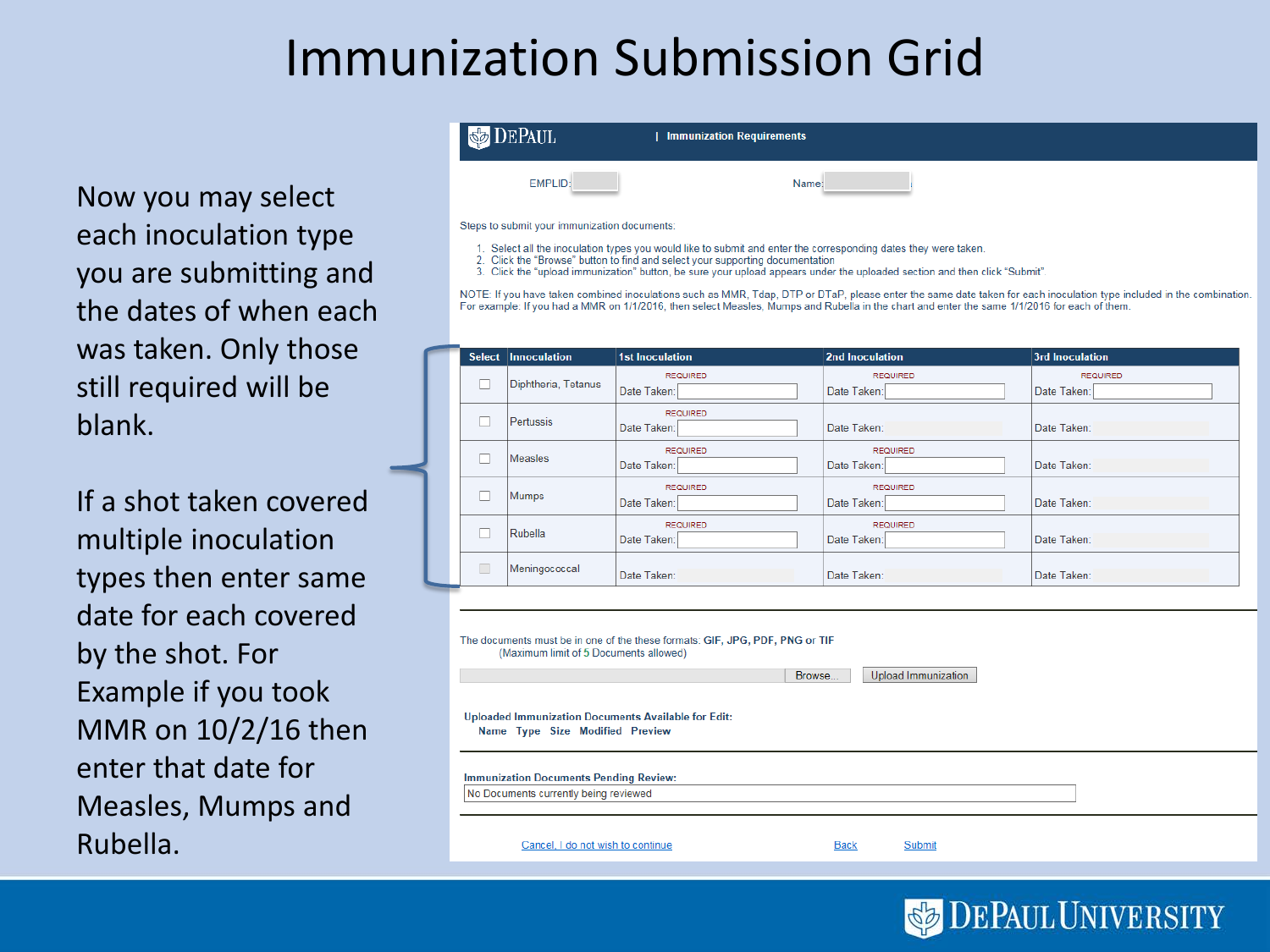#### Once you have checked all inoculations and dates you may upload the supporting documents

| <b>DEPAUL</b> | <b>Immunization Requirements</b> |
|---------------|----------------------------------|
| EMPLID:       | Name:                            |

Steps to submit your immunization documents:

- 1. Select all the inoculation types you would like to submit and enter the corresponding dates they were taken.
- 2. Click the "Browse" button to find and select your supporting documentation
- 3. Click the "upload immunization" button, be sure your upload appears under the uploaded section and then click "Submit".

NOTE: If you have taken combined inoculations such as MMR, Tdap, DTP or DTaP, please enter the same date taken for each inoculation type included in the combination. For example: If you had a MMR on 1/1/2016, then select Measles, Mumps and Rubella in the chart and enter the same 1/1/2016 for each of them.

|                      | Select Innoculation | <b>1st Inoculation</b>                    | 2nd Inoculation                           | <b>3rd Inoculation</b>                    |
|----------------------|---------------------|-------------------------------------------|-------------------------------------------|-------------------------------------------|
| $\blacktriangledown$ | Diphtheria, Tetanus | <b>REQUIRED</b><br>Date Taken: 10/03/2000 | <b>REQUIRED</b><br>Date Taken: 10/08/2001 | <b>REQUIRED</b><br>Date Taken: 08/15/2014 |
| ✔                    | Pertussis           | <b>REQUIRED</b><br>Date Taken: 08/15/2014 | Date Taken:                               | Date Taken:                               |
| ✓                    | <b>Measles</b>      | <b>REQUIRED</b><br>Date Taken: 10/04/1999 | <b>REQUIRED</b><br>Date Taken: 10/03/2000 | Date Taken:                               |
| ✔                    | <b>Mumps</b>        | <b>REQUIRED</b><br>Date Taken: 10/04/1999 | <b>REQUIRED</b><br>Date Taken: 10/03/2000 | Date Taken:                               |
| ✔                    | Rubella             | <b>REQUIRED</b><br>Date Taken: 10/04/1999 | <b>REQUIRED</b><br>Date Taken: 10/03/2000 | Date Taken:                               |
| □                    | Meningococcal       | Date Taken:                               | Date Taken:                               | Date Taken:                               |

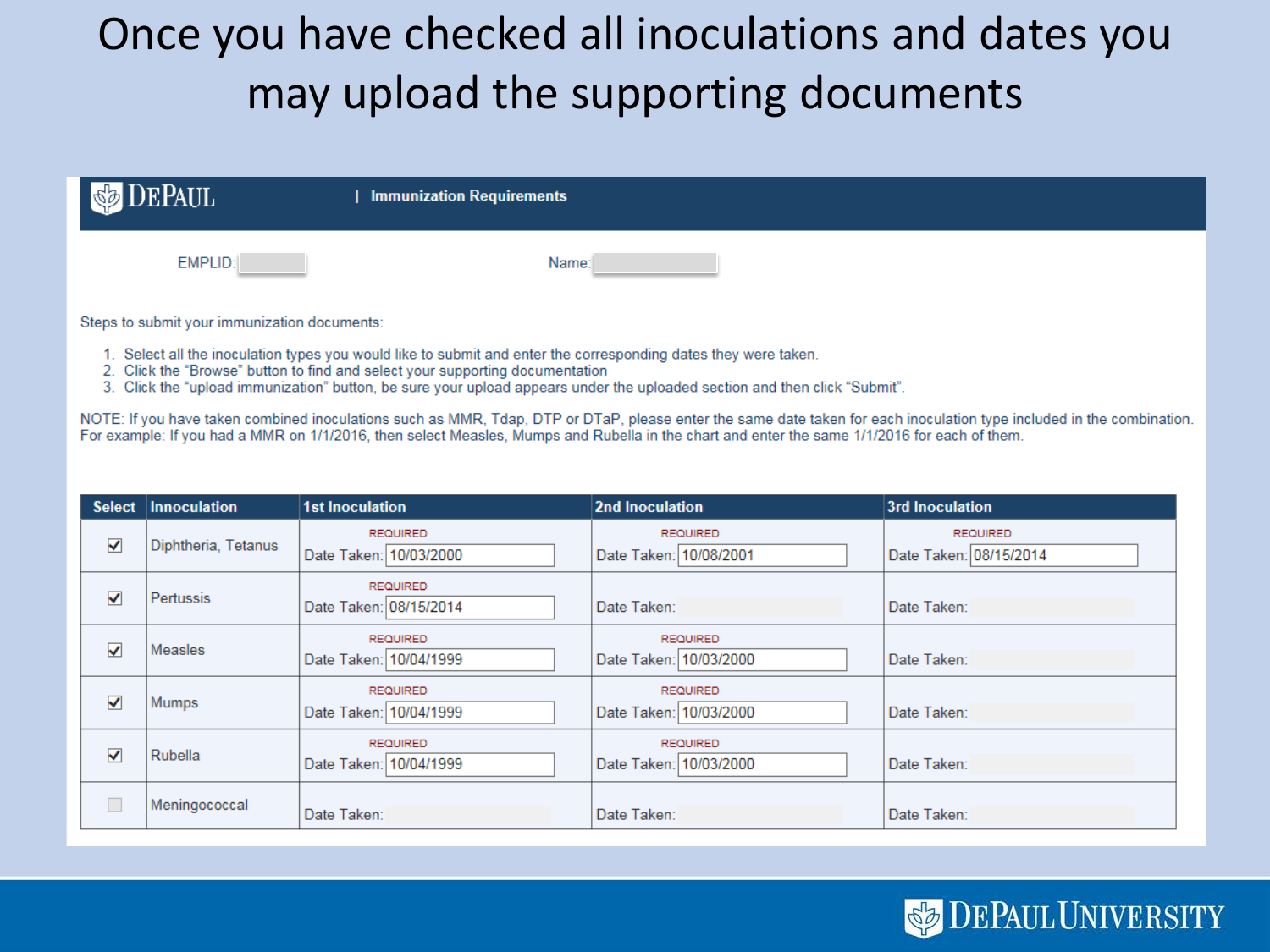#### You may now select the "Browse" button to select the supporting documents from your computer.

| Once you have selected the<br>document from your computer, select<br>"Upload Immunization". You may<br>upload up to 5 documents in one<br>submission.                                                                                                                                                                  | Choose File to Upload<br>Desktop ><br>New folder<br>Organize $\blacktriangledown$<br><b>X</b> Favorites<br>Desktop<br><b>In</b> Downloads<br>Cloud Drive<br><b>E</b> iCloud Photos<br>Recent Places<br><b>Ed Libraries</b><br>Documents<br>Music<br>Pictures<br><b>N</b> Videos<br>File name: | 不開<br>IMM<br><b>IMM</b><br><b>HOLDS</b><br>Submit 2<br><b>TEST</b><br>E<br>ëΕ<br>56<br>IMM1<br>IMM <sub>2</sub> | v + Search Desktop<br><b>IMM</b><br>IMM<br>Submit 3<br>Submit<br>W<br>W<br>LearningPr<br>LearningPr<br>oductAsses<br>oductAsses<br>smentForm<br>smentForm<br>AP520_A<br>$\overline{\mathbf{x}}$<br>$\mathbb{R}$<br>All Files (*.*)<br>$\overline{\phantom{a}}$<br>Open | $\mathbf{x}$<br>$\mathbf{Q}$<br>$\frac{12}{10}$<br>団<br><b>IMM TEST</b><br><b>FILE</b><br>LP Map<br>一見<br>Cancel |
|------------------------------------------------------------------------------------------------------------------------------------------------------------------------------------------------------------------------------------------------------------------------------------------------------------------------|-----------------------------------------------------------------------------------------------------------------------------------------------------------------------------------------------------------------------------------------------------------------------------------------------|-----------------------------------------------------------------------------------------------------------------|------------------------------------------------------------------------------------------------------------------------------------------------------------------------------------------------------------------------------------------------------------------------|------------------------------------------------------------------------------------------------------------------|
| The documents must be in one of the these formats: GIF, JPG, PDF, PNG or TIF<br>(Maximum limit of 5 Documents allowed)<br>C:\Users\aandrad3\Desktop\IMM Submit 2.jpg<br><b>Uploaded Immunization Documents Available for Edit:</b><br>Name Type Size Modified Preview<br><b>Immunization Documents Pending Review:</b> | Browse                                                                                                                                                                                                                                                                                        | <b>Upload Immunization</b>                                                                                      |                                                                                                                                                                                                                                                                        |                                                                                                                  |
| No Documents currently being reviewed<br>Cancel, I do not wish to continue                                                                                                                                                                                                                                             | <b>Back</b>                                                                                                                                                                                                                                                                                   | Submit                                                                                                          | <b>SA DEDAIII HAIVED CITY</b>                                                                                                                                                                                                                                          |                                                                                                                  |

AULIUNIV DIN) I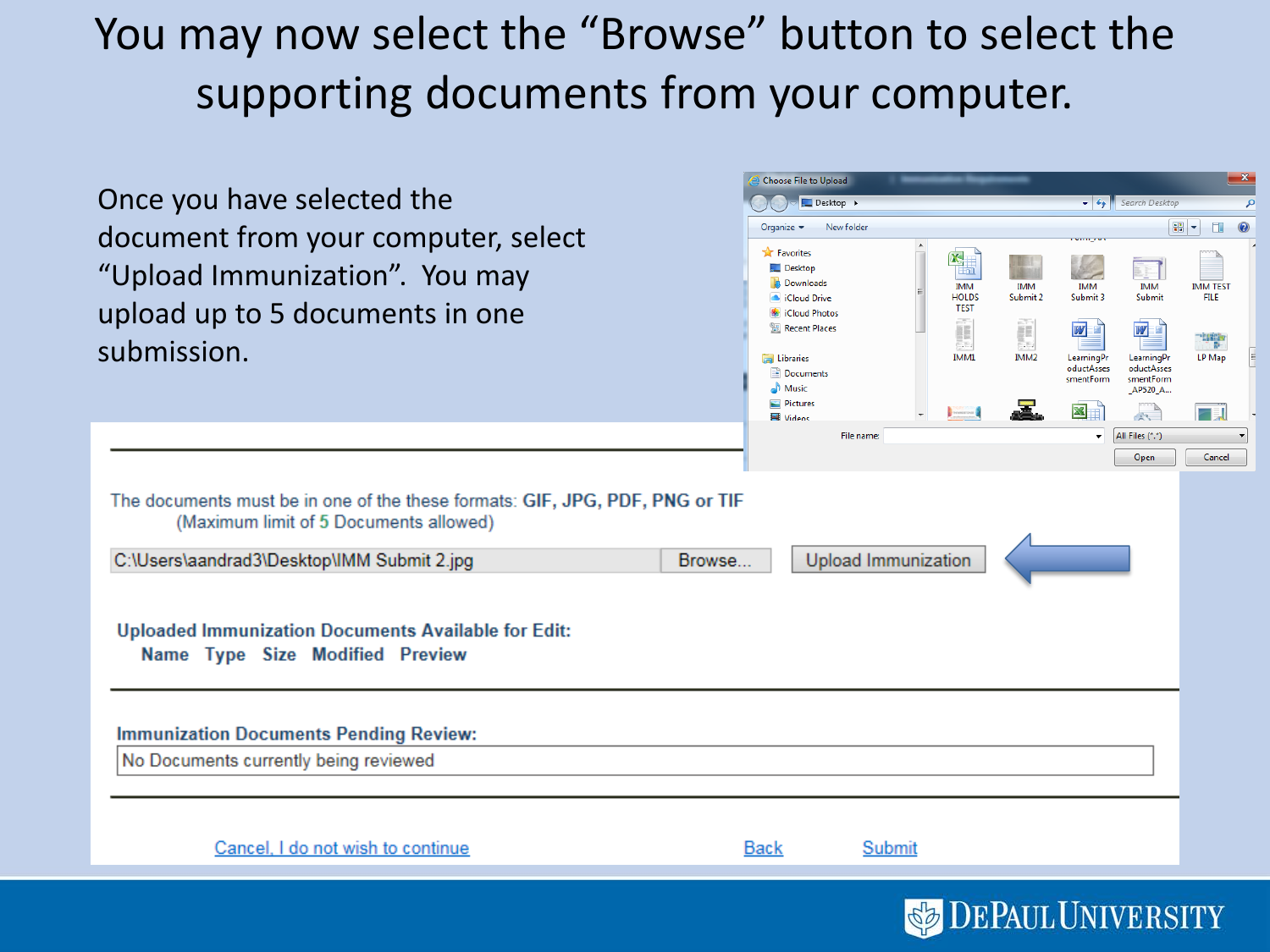Once you have uploaded the documents, you will see it appear in the Uploaded Documents section. You may preview the document to determine that it is readable. Select "Submit" when complete.

| The documents must be in one of the these formats: GIF, JPG, PDF, PNG or TIF<br>(Maximum limit of 5 Documents allowed)      |                                   |                              |  |                |             |  |                     |  |
|-----------------------------------------------------------------------------------------------------------------------------|-----------------------------------|------------------------------|--|----------------|-------------|--|---------------------|--|
| No file selected.<br>Browse                                                                                                 |                                   |                              |  |                |             |  | Upload Immunization |  |
| Uploaded Immunization Documents Available for Edit:<br><b>Name</b><br>IMM Submit.png 10/27/2016 2:50:00 PM .png 287363<br>× | Type                              | <b>Size Modified Preview</b> |  | $\overline{a}$ |             |  |                     |  |
| <b>Immunization Documents Pending Review:</b><br>No Documents currently being reviewed                                      |                                   |                              |  |                |             |  |                     |  |
|                                                                                                                             | Cancel, I do not wish to continue |                              |  |                | <b>Back</b> |  | Submit              |  |

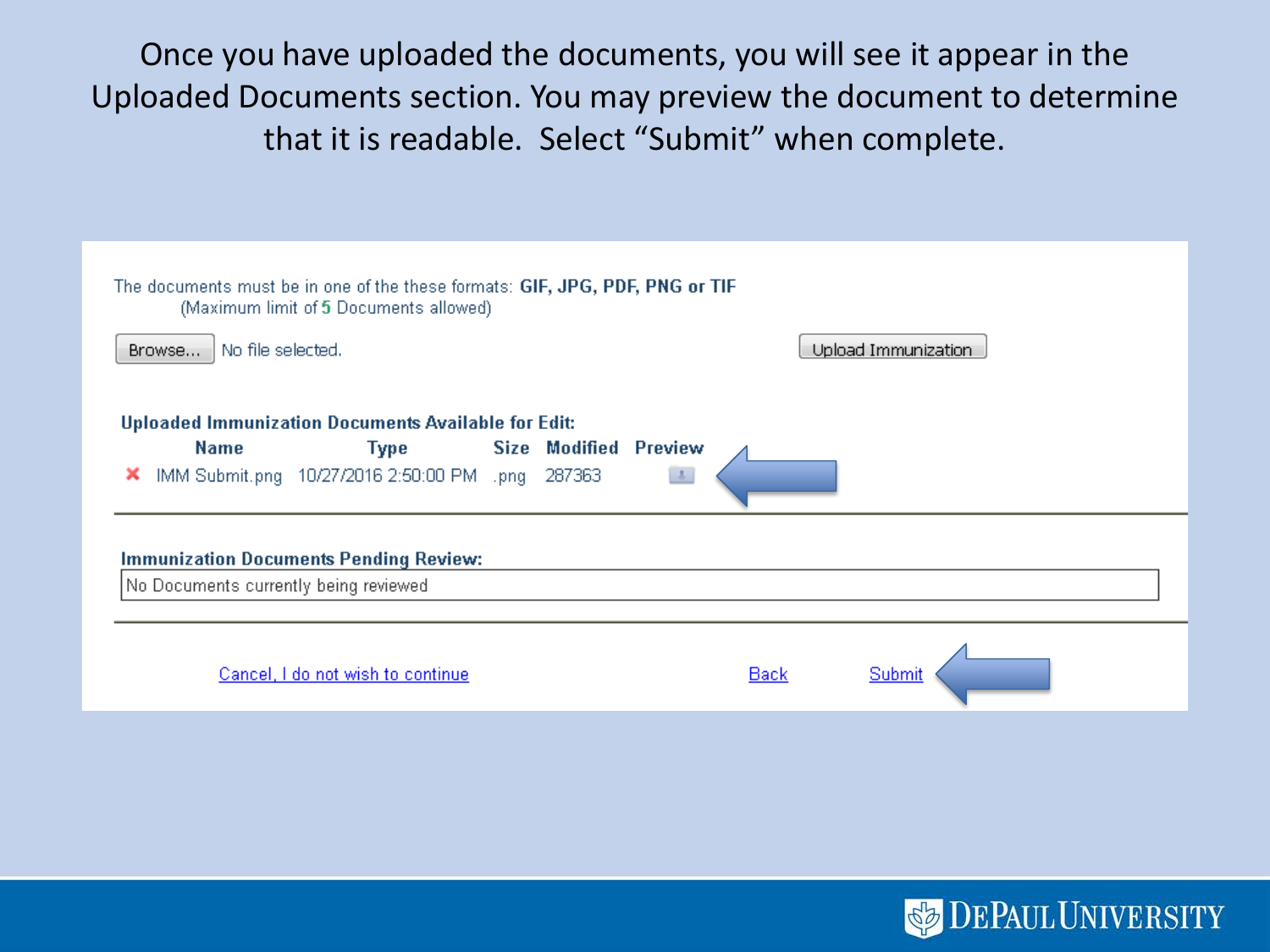#### Success! You will receive a message that the process is complete and your records will be reviewed. An Email will also be sent to you indicating what was submitted for review.

Your immunization records have been submitted for review. A confirmation email has been sent to your preferred email address.

Please allow up to 5 business days for your records to be updated. You can check back in Campus Connect for the latest status of your immunization records.

If you would like additional information regarding the immunization requirements, please visit our website at go.depaul.edu/immunization. Click here to print a copy of the submission for your records.

| Subject:                            | Your DePaul University Immunization Submission              |                                                                                                 |  |
|-------------------------------------|-------------------------------------------------------------|-------------------------------------------------------------------------------------------------|--|
| Below shows what you have uploaded: | Connect for the latest status of your immunization records. | Please allow up to 5 business days for your records to be updated. You can check back in Campus |  |
| <b>Inoculation</b>                  |                                                             | 1st Inoculation 2nd Inoculation 3rd Inoculation                                                 |  |
| Diphtheria, Tetanus                 | 5/16/2006                                                   |                                                                                                 |  |
| Pertussis                           | <i><b>UPLOADED</b></i><br>10/25/2016                        |                                                                                                 |  |
| Measles                             | 4/28/1979                                                   | 3/14/1992                                                                                       |  |
| Mumps                               | 9/19/1979                                                   | REOUIRED                                                                                        |  |
| Rubella                             | 9/14/1992                                                   | REOUIRED                                                                                        |  |
| Meningococcal                       | REQUIRED                                                    |                                                                                                 |  |